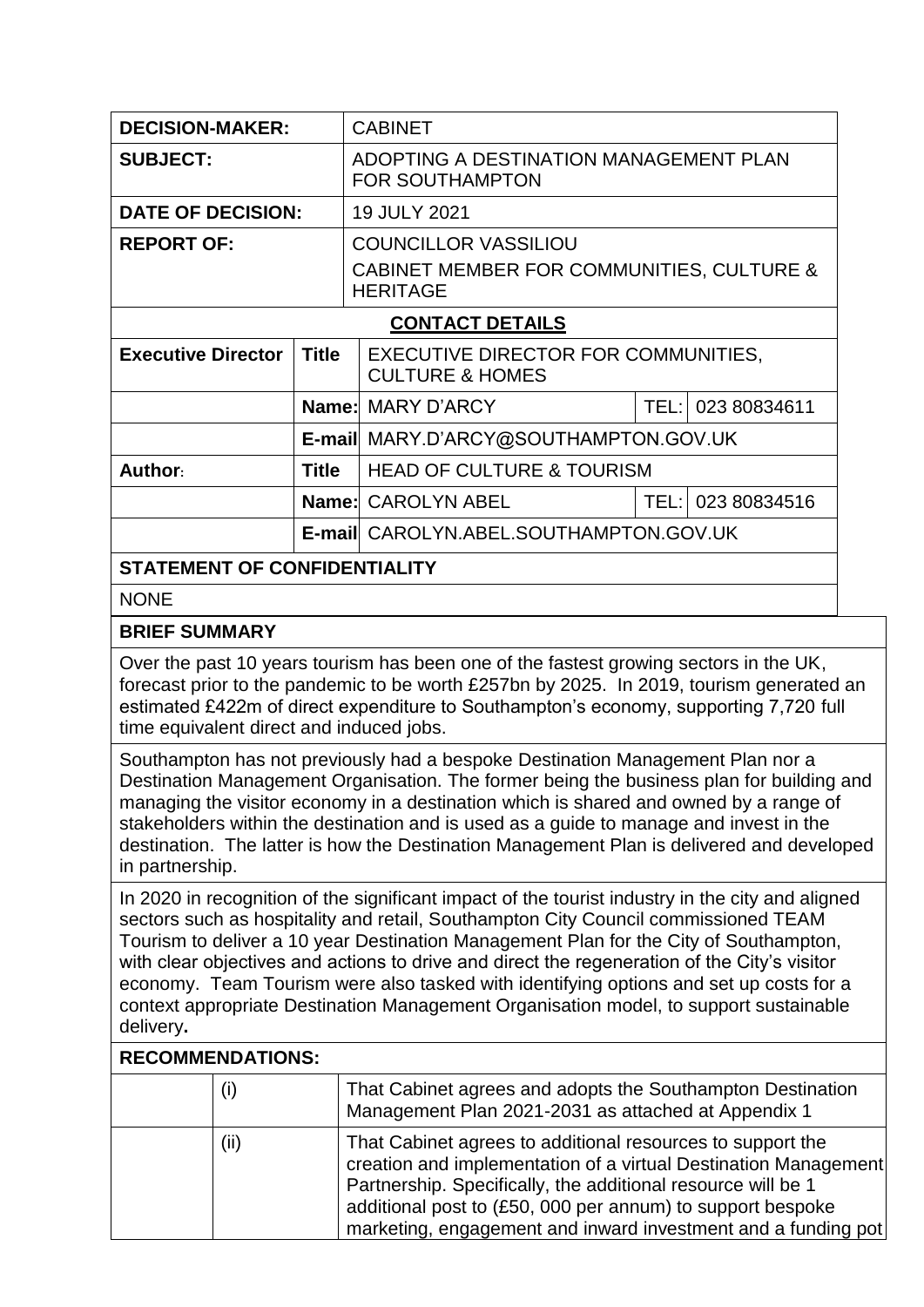|    |                                                                                                                                                                                                                                                                                                                                                                                                                                                                                                                        | of £50, 000 per annum for the partnership to act as seed funding<br>for future investment.                                                                                                                                                                                                                                                                                                                                                                                                            |  |
|----|------------------------------------------------------------------------------------------------------------------------------------------------------------------------------------------------------------------------------------------------------------------------------------------------------------------------------------------------------------------------------------------------------------------------------------------------------------------------------------------------------------------------|-------------------------------------------------------------------------------------------------------------------------------------------------------------------------------------------------------------------------------------------------------------------------------------------------------------------------------------------------------------------------------------------------------------------------------------------------------------------------------------------------------|--|
|    | (iii)                                                                                                                                                                                                                                                                                                                                                                                                                                                                                                                  | That the Head of Culture & Tourism is delegated authority to                                                                                                                                                                                                                                                                                                                                                                                                                                          |  |
|    |                                                                                                                                                                                                                                                                                                                                                                                                                                                                                                                        | make minor and consequential amendments to the Plan<br>take all decisions and actions arising from<br>$\bullet$<br>recommendations of the DMO partnership and<br>any other ancillary decisions required in order to give effect<br>$\bullet$<br>to the recommendations in this report                                                                                                                                                                                                                 |  |
|    | (iv)                                                                                                                                                                                                                                                                                                                                                                                                                                                                                                                   | That the Head of Culture & Tourism is delegated authority to<br>agree the Terms of Reference of the DMO Partnership Board<br>following consultation with Board Members                                                                                                                                                                                                                                                                                                                                |  |
|    |                                                                                                                                                                                                                                                                                                                                                                                                                                                                                                                        | <b>REASONS FOR REPORT RECOMMENDATIONS</b>                                                                                                                                                                                                                                                                                                                                                                                                                                                             |  |
| 1. |                                                                                                                                                                                                                                                                                                                                                                                                                                                                                                                        | Over the past 10 years tourism has been one of the fastest growing sectors in<br>the UK, forecast prior to the pandemic to be worth £257bn by 2025. In 2019,<br>tourism generated an estimated £422m of direct expenditure to Southampton's<br>economy, supporting 7,720 full time equivalent direct and induced jobs.                                                                                                                                                                                |  |
| 2. | Regionally other destinations have invested in the sector and the Solent LEP<br>2050 vision identifies the cultural and visitor economy as one of its six priority<br>areas. This dovetails with the Council's recently adopted Economic and Green<br>Growth Strategy 2020-2030, international city agenda and its bid to be the UK<br>City of Culture 2025. All are key drivers to develop the visitor economy as part<br>of the City's post-Covid recovery and longer term approach to the 'levelling up'<br>agenda. |                                                                                                                                                                                                                                                                                                                                                                                                                                                                                                       |  |
| 3. | Unlike other cities and regions, Southampton has never had a Destination<br>Management Plan (DMP) or Destination Management Organisation (DMO) The<br>former being the business plan for building and managing the visitor economy in<br>a destination, which jointly owned with stakeholders and used as a guide to<br>manage and invest in the destination. The latter is how the destination is<br>managed and developed by the partnership.                                                                        |                                                                                                                                                                                                                                                                                                                                                                                                                                                                                                       |  |
|    |                                                                                                                                                                                                                                                                                                                                                                                                                                                                                                                        | ALTERNATIVE OPTIONS CONSIDERED AND REJECTED                                                                                                                                                                                                                                                                                                                                                                                                                                                           |  |
| 4. |                                                                                                                                                                                                                                                                                                                                                                                                                                                                                                                        | Not adopting a destination management plan – this option is rejected given the<br>strategic and economic priority of the visitor economy and associated sectors in<br>the City of Southampton and the contribution this work has to the medium and<br>longer-term recovery of the City.                                                                                                                                                                                                               |  |
| 5. | Not supporting the delivery of the plan, via a destination management<br>organisation/ partnership – this is rejected because if a plan is adopted the<br>resourcing of that plan is critical to the long term success of the city, the<br>economic recovery of the city as laid out in other City Council strategies as well<br>as the city's bid to be the UK City of Culture in 2025.                                                                                                                               |                                                                                                                                                                                                                                                                                                                                                                                                                                                                                                       |  |
| 6. |                                                                                                                                                                                                                                                                                                                                                                                                                                                                                                                        | Not supporting the additional resource request of £50, 000 staffing and £50, 000<br>working balance to enable the destination management partnership to be set up<br>and operate. This is rejected as without this resource the parthership will be<br>unable to operate. Alternative means of resourcing the partnership have been<br>discussed as part of the development of the DMP such as membership or inward<br>investment by external bodies such as the LEP and will continue. It is however |  |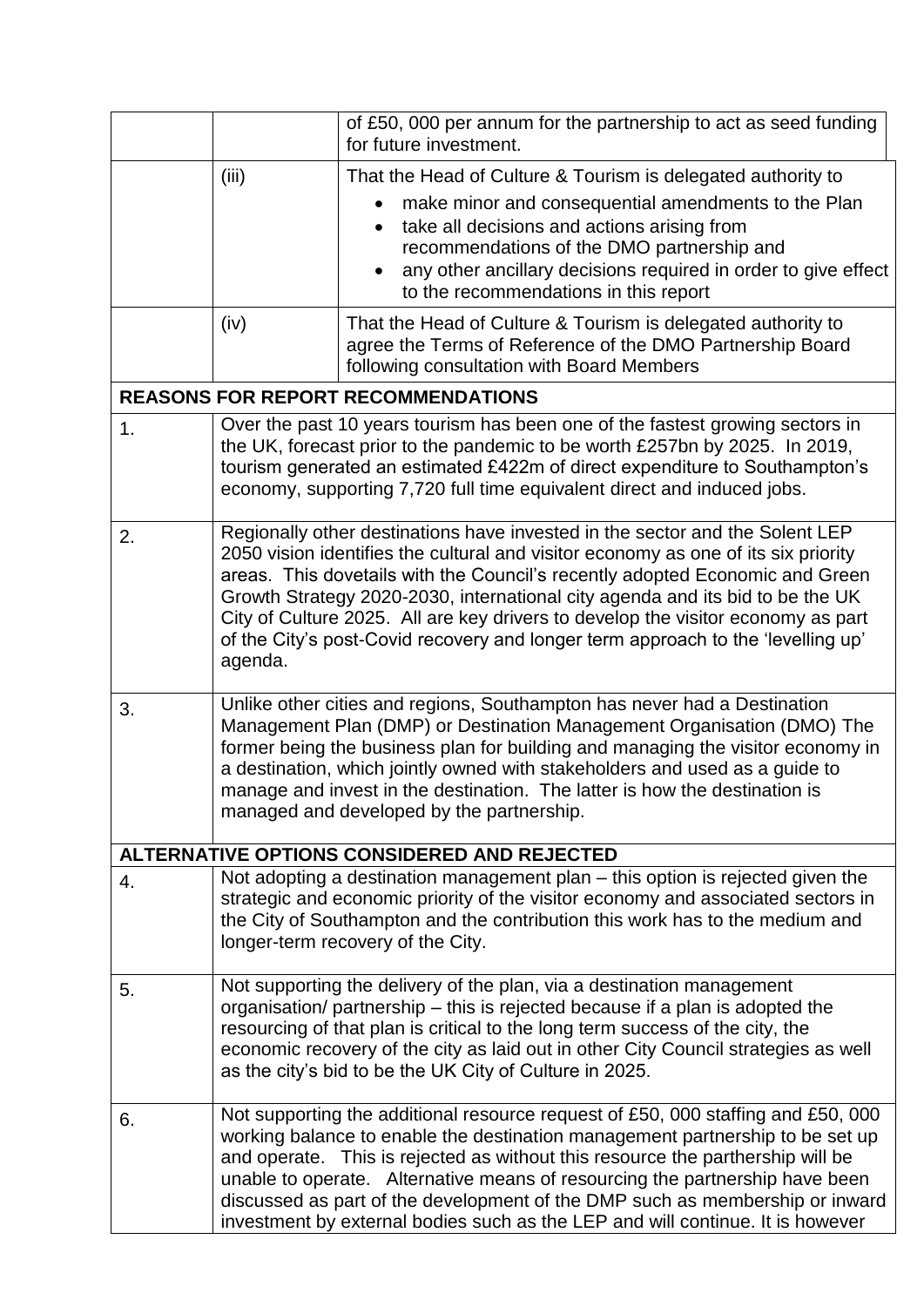|     | the ambition that having dedicated resource, that is able to work towards inward<br>investment, will in time reduce the reliance on council resources.                                                                                                                                                                                                                                                                                                                                                                                                             |  |  |  |
|-----|--------------------------------------------------------------------------------------------------------------------------------------------------------------------------------------------------------------------------------------------------------------------------------------------------------------------------------------------------------------------------------------------------------------------------------------------------------------------------------------------------------------------------------------------------------------------|--|--|--|
| 7.  | Another option considered was to invest more than that highlighted in this report<br>with 2 x additional posts increasing the additional council resource request to<br>£144, 000. Having reviewed the nature of the work required and in recognition<br>of the financial challenges across all sector, this option was rejected in favour of<br>that recommended in this report.                                                                                                                                                                                  |  |  |  |
| 8.  | The development of the DMP and ideas for a DMO have been subject to<br>extensive consultation with key stakeholders and partners across the city<br>including as laid out in Appendix 2                                                                                                                                                                                                                                                                                                                                                                            |  |  |  |
|     | <b>DETAIL (Including consultation carried out)</b>                                                                                                                                                                                                                                                                                                                                                                                                                                                                                                                 |  |  |  |
| 9.  | Across the city, stakeholders have sought to meet some of this need to co-<br>ordinate and promote the city as a destination with a variety of approaches such<br>as: Destination Southampton (conferences), the volunteer Guides (tours and<br>experiences), GO! Southampton (marketing, events).                                                                                                                                                                                                                                                                 |  |  |  |
|     | Southampton City Council has also invested time and energy to this sector:<br>As lead partner, in 2018 the Council secured funding from Visit England's<br>$\bullet$<br>Discover England Fund (DEF) to deliver the 'Leisure excursions in<br>Southern England for Cruise and Conference' project. It resulted in new<br>itineraries and resources for Southampton, Hampshire and Plymouth.<br>In 2019, the Council partnered with GO! Southampton to develop the new<br>$\bullet$<br>VisitSouthampton website, with a three-year funding partnership<br>agreement. |  |  |  |
|     | 'Tourism' was added into the responsibilities of the Head of Culture as<br>part of the 2019 leadership resourcing review in recognition of the need to<br>further the Council's leadership in this strategic area. With the<br>development and delivery of this plan being a key next step in this critical<br>area.                                                                                                                                                                                                                                               |  |  |  |
| 10. | In Autumn 2020, TEAM Tourism (TT) was commissioned to:<br>Deliver a 10-year DMP for Southampton, with clear objectives and<br>actions to drive and direct the regeneration of the city's visitor economy<br>Identify options and set up costs for a context appropriate DMO model to<br>support sustainable delivery                                                                                                                                                                                                                                               |  |  |  |
|     | The approach required TT to be cognisant and reflective of:<br>Southampton's circumstances, resources and relationships<br>٠<br>Strategic plans including Solent LEP's 2050 Vision Economic, the<br>$\bullet$<br>Council's Economic and Green Growth Strategy 2020-2030, UK City of<br>Culture 2025 bid, the Local Plan etc<br>The impact of Covid-19 on the city, sector and supply chain<br>$\bullet$                                                                                                                                                            |  |  |  |
|     | Finding realistic and pragmatic solutions whilst being ambitious and<br>$\bullet$<br>stretching                                                                                                                                                                                                                                                                                                                                                                                                                                                                    |  |  |  |
| 11. | The methodology involved consulting with internal and external stakeholders and<br>workshops with a smaller steering group to test approaches, share findings and<br>respond to interim and draft reports.                                                                                                                                                                                                                                                                                                                                                         |  |  |  |
| 12. | The DMP vision is articulated as:                                                                                                                                                                                                                                                                                                                                                                                                                                                                                                                                  |  |  |  |
|     | Our 10-year vision is to develop tourism in Southampton to deliver<br>exceptional experiences and transform people's perceptions of our                                                                                                                                                                                                                                                                                                                                                                                                                            |  |  |  |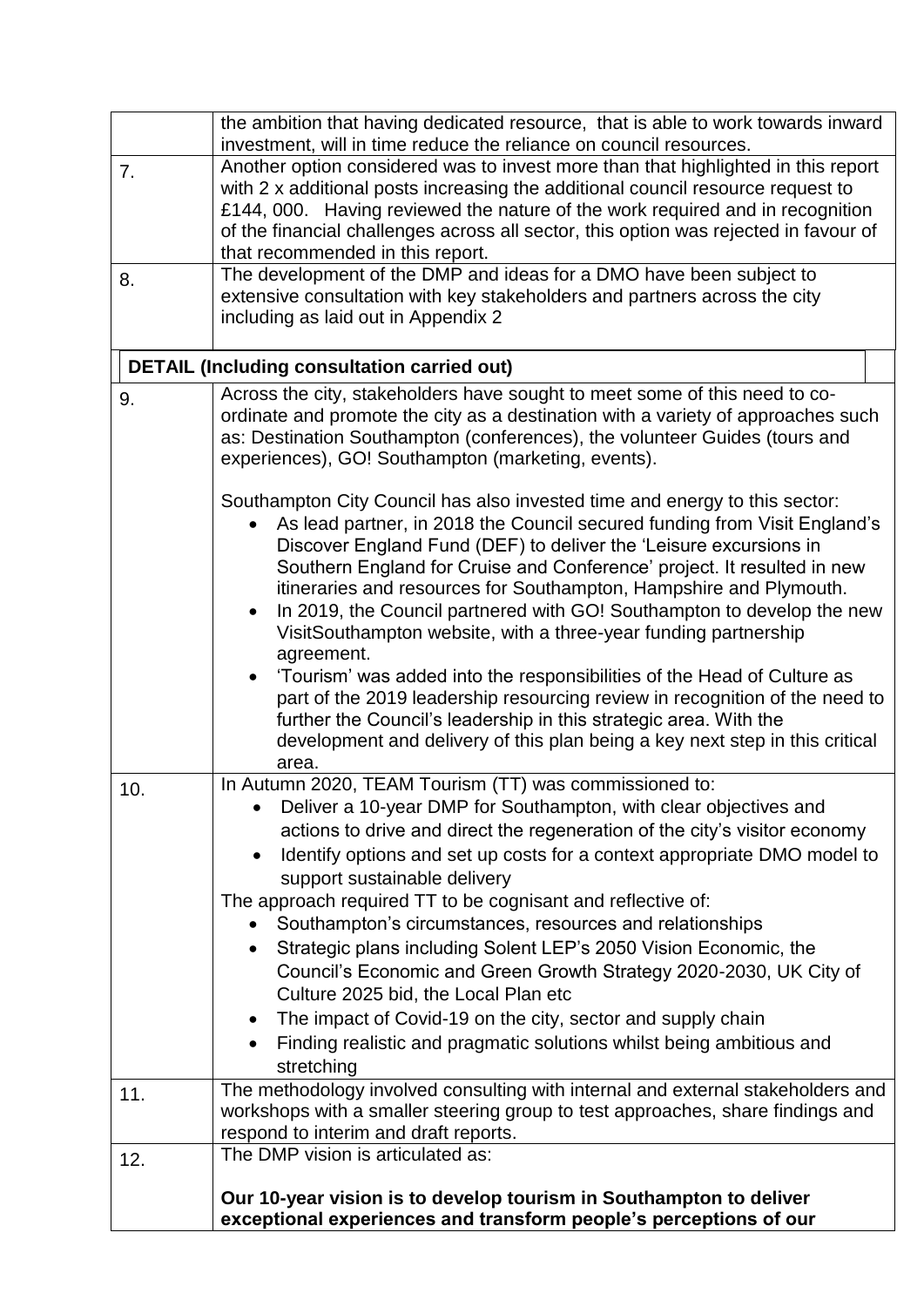|     | culturally diverse and vibrant city. Southampton will be known as a<br>welcoming cultural destination, captivating our cruise visitors, growing<br>conferences and drawing on our stories to create memorable experiences<br>for visitors and communities.                                                                                                                                                                                                                                                                                                                                   |
|-----|----------------------------------------------------------------------------------------------------------------------------------------------------------------------------------------------------------------------------------------------------------------------------------------------------------------------------------------------------------------------------------------------------------------------------------------------------------------------------------------------------------------------------------------------------------------------------------------------|
|     | The strategic aims are to:<br>Recognise the economic and social value of tourism, and develop this<br>sector sustainably<br>Enhance Southampton's reputation and image as a thriving city and<br>destination                                                                                                                                                                                                                                                                                                                                                                                 |
|     | The four strategic objectives (supported by strategic drivers including addressing<br>the carbon neutral agenda), centre on:<br>Developing a distinctive destination<br>Transforming the awareness and perceptions of our city<br>$\bullet$<br>Creating a visitor-focused city<br>Working in partnership more effectively                                                                                                                                                                                                                                                                    |
|     | The DMP also outlines the market, products, challenges and opportunities with a<br>strategy that focuses on a prioritised and incremental action plan that fits within<br>three broad horizons to reflect the reality of Southampton's situation:                                                                                                                                                                                                                                                                                                                                            |
|     | Phase 1: Recovery and Foundations (2021-2024)<br>$\bullet$<br>Phase 2: Development and Stability (2024-2027)<br>$\bullet$<br>Phase 3: Sustainable Regeneration (2027-2030)                                                                                                                                                                                                                                                                                                                                                                                                                   |
| 13. | Delivery of the plan inevitably requires infrastructure and resources. TT<br>reviewed existing arrangements and undertook a gap analysis to devise possible<br>options reflecting the infrastructure, financial and Covid-recovery challenges and<br>opportunities in the city. An assessment of the advantages, disadvantages,<br>governance, staff and resource implications resulted in the five possible options:<br>Standalone Independent DMO<br>Management with existing 3rd Party DMO<br>٠<br><b>SCC Direct Delivery</b><br>٠<br>The 'Virtual DMO'<br><b>Local Host Organisation</b> |
| 14. | Whilst the independent DMO model adopted by other destinations was<br>desirable, it was considered unviable in Southampton. These concerns have<br>been borne out by the subsequent Department for Digital, Culture, Media and<br>Sports review of DMOs to look at how they are funded and structured and<br>whether there is a "more efficient and effective model".                                                                                                                                                                                                                        |
| 15. | Management with existing 3 <sup>rd</sup> Party DMO would not address Southampton's<br>aspirations and ambitions for destination development and would still require<br>significant coordination and financing.                                                                                                                                                                                                                                                                                                                                                                               |
| 16. | <b>SCC Direct Delivery</b> was desired by some partners and not others. The main<br>concerns centred on short termism/changes in priorities and funding, capacity<br>and expertise making the delivery of the 10year plan vulnerable                                                                                                                                                                                                                                                                                                                                                         |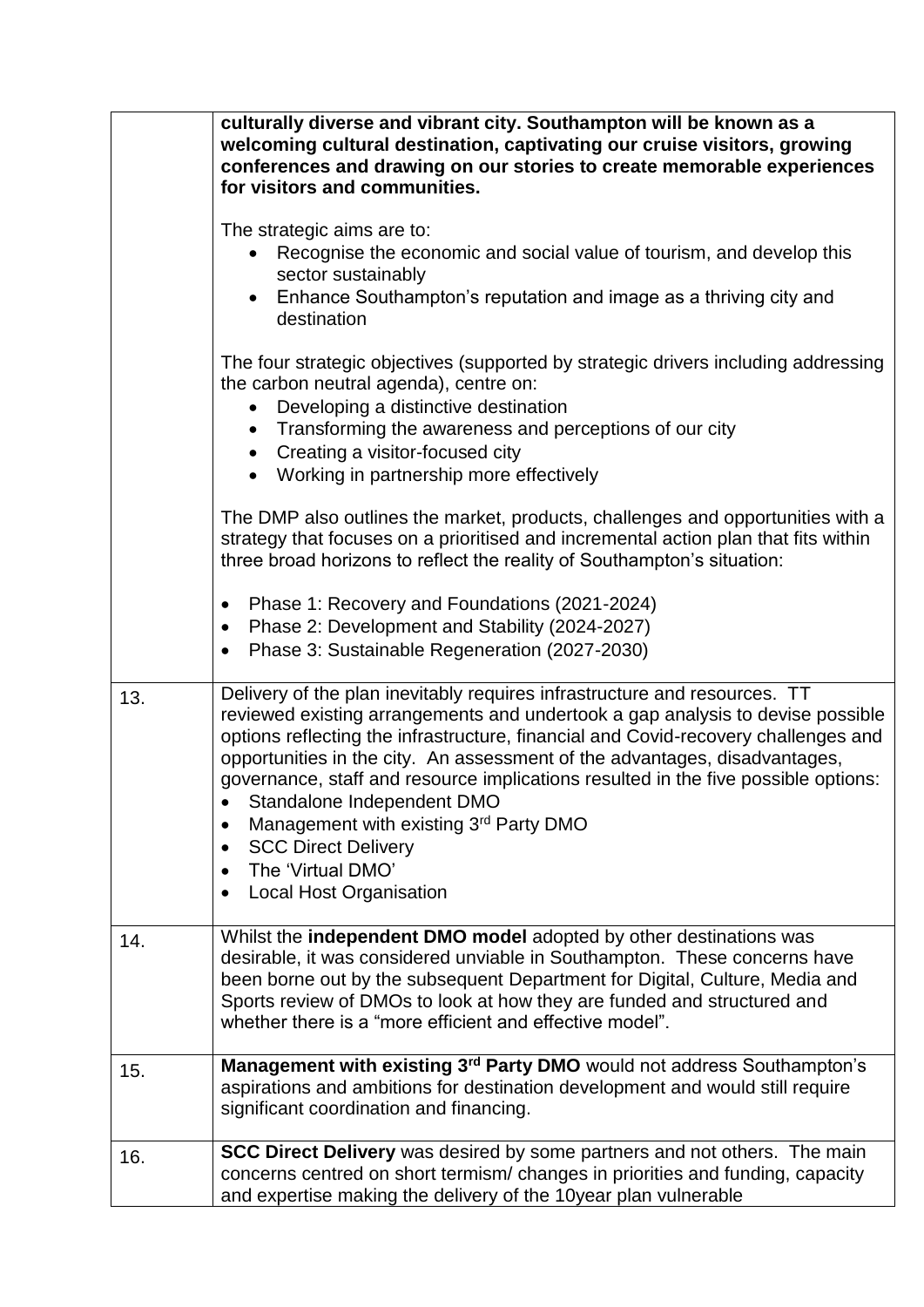| 17.                    | The Local Host Organisation may not have tourism as the organisation's<br>primary focus, with differing skill sets and risks around financial resilience and<br>capacity to deliver on behalf of the city partnership.                                                                                                                                                                                                                                                                                                                                |  |  |  |  |
|------------------------|-------------------------------------------------------------------------------------------------------------------------------------------------------------------------------------------------------------------------------------------------------------------------------------------------------------------------------------------------------------------------------------------------------------------------------------------------------------------------------------------------------------------------------------------------------|--|--|--|--|
| 18.                    | The 'Virtual' DMO has challenges around leadership, coordination, capacity and<br>financing but it builds on the strength of the partnership and seeks to give focus<br>to destination management. It offers a pathway from which to build towards a<br>more formal approach, adapting as partners learn to develop a sustainable<br>visitor economy and exploit local, regional, national and international<br>opportunities. The potential pathway is illustrated below (although equally, if it<br>delivers results it could continue):            |  |  |  |  |
|                        | Phase 1: (2021-2024)<br>Phase 2: (2024-2027)<br>Phase 3: (2027-2030)<br><b>Recovery and Foundation</b><br><b>Development and</b><br><b>Sustainable Regeneration</b><br><b>Stability</b>                                                                                                                                                                                                                                                                                                                                                               |  |  |  |  |
| 19.                    | <b>Local Host</b><br><b>Stand alone</b><br><b>Virtual DMO</b><br>Organisation<br><b>DMO</b>                                                                                                                                                                                                                                                                                                                                                                                                                                                           |  |  |  |  |
| 20.                    | In terms of governance, the following is proposed:<br>Recruit an independent Chair with the experience and authority to drive<br>this partnership<br>Form a Partnership Board involving public and private sector bodies that<br>$\bullet$<br>will oversee delivery of the DMP, set annual objectives, agree the plan,<br>KPIs and allocate any shared/ additional resources to delivery partners or<br>contracted third parties<br>Partnership Board is represented by the Chair in relevant strategic forums<br>as the tourism advocate in the city |  |  |  |  |
| 21.                    | It is proposed that the partnership is supported by dedicated Council resource to<br>coordinate activities as outlined below.<br><b>RESOURCE IMPLICATIONS</b>                                                                                                                                                                                                                                                                                                                                                                                         |  |  |  |  |
| <b>Capital/Revenue</b> |                                                                                                                                                                                                                                                                                                                                                                                                                                                                                                                                                       |  |  |  |  |
| 22.                    | There are no capital resource implications at this stage other than through related<br>work around the Heritage Assets as part of destination development and place-<br>shaping.                                                                                                                                                                                                                                                                                                                                                                      |  |  |  |  |
| 23.                    | The role of the Council is crucial in destination management, however it is led<br>and managed, given the responsibilities and interdependencies around how the<br>city is regenerated, looks, feels and is activated and animated for visitors and<br>residents.                                                                                                                                                                                                                                                                                     |  |  |  |  |
|                        | The delivery of the DMP will benefit from existing schemes and pipeline projects<br>already in train across the Council including transport, place shaping, parks and<br>heritage assets and will dovetail with work being undertake to deliver our<br>economic recovery, local plan, environmental and carbon neutral ambitions as<br>well as leisure, cultural activities and city wide communications.                                                                                                                                             |  |  |  |  |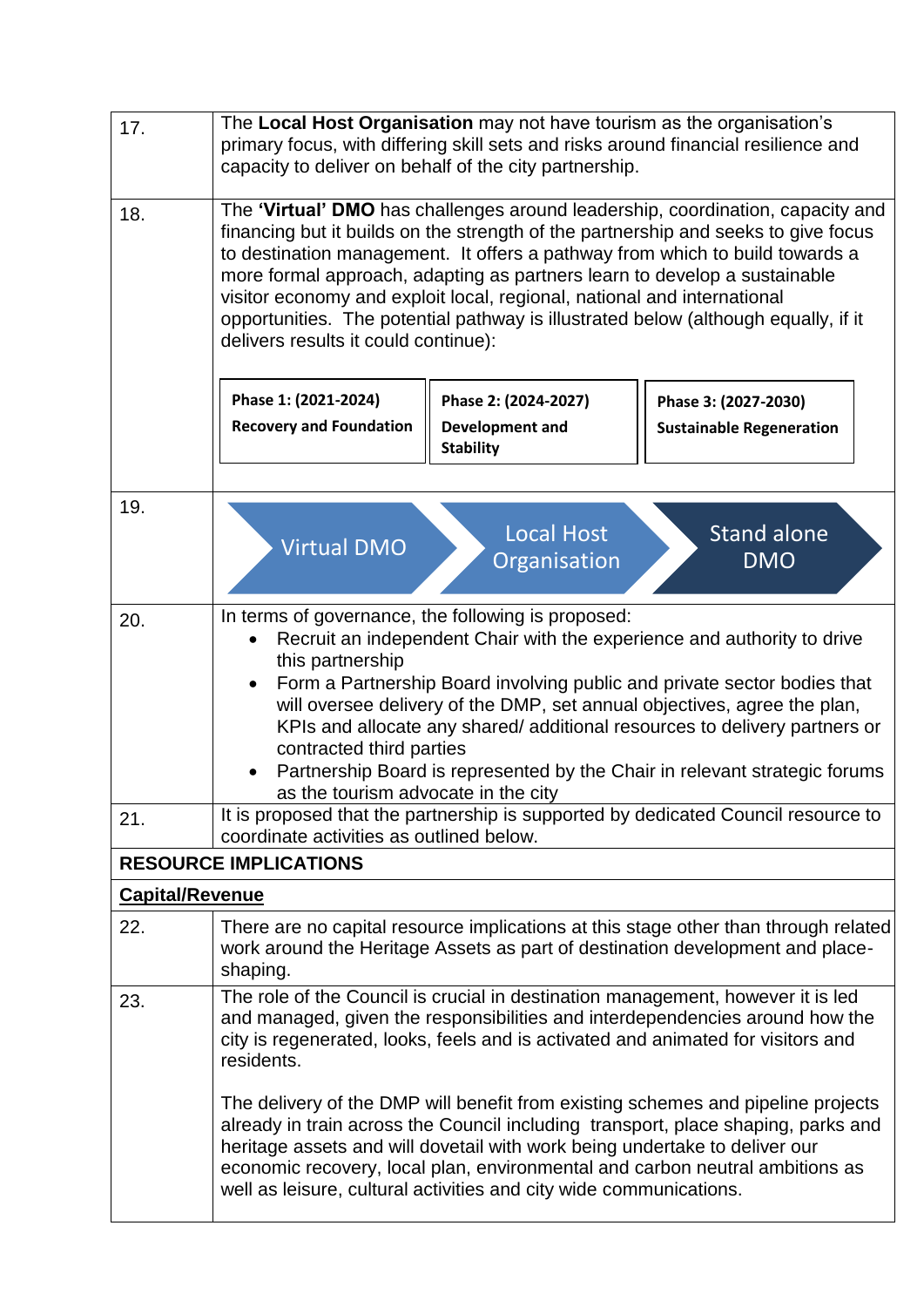|     | There is also the significant opportunity to align existing resources to develop<br>shared campaigns and align skills development and training opportunities with<br>activities undertaken by others e.g. GO! Southampton's Welcome Host training.                                                                                                                                                                                                                                                                                                                                                                                                                                                                                                                                                                                                                                              |  |  |  |  |  |
|-----|-------------------------------------------------------------------------------------------------------------------------------------------------------------------------------------------------------------------------------------------------------------------------------------------------------------------------------------------------------------------------------------------------------------------------------------------------------------------------------------------------------------------------------------------------------------------------------------------------------------------------------------------------------------------------------------------------------------------------------------------------------------------------------------------------------------------------------------------------------------------------------------------------|--|--|--|--|--|
| 24. | The Council has already allocated resource to develop its ambition to drive and<br>support tourism and the visitor economy in Southampton in the form of a<br>management post within the Culture and Tourism division. Once recruited to this<br>post will oversee the creation and co-ordination of the Destination Management<br>Partnership and support the delivery of the DMP.                                                                                                                                                                                                                                                                                                                                                                                                                                                                                                             |  |  |  |  |  |
|     | However, alone this resource is insufficient to support a credible partnership or<br>plan of delivery. Therefore, it is recommended that additional resource in the<br>form of one extra post that will focus on bespoke marketing, engagement and<br>inward funding is created and that an annual budget of £50,000 is provided to<br>act as seed funding for an investment pot.                                                                                                                                                                                                                                                                                                                                                                                                                                                                                                               |  |  |  |  |  |
|     | The total additional resource requirement is therefore £100,000 per annum,<br>bringing the total resource allocation per annum to £175,000.                                                                                                                                                                                                                                                                                                                                                                                                                                                                                                                                                                                                                                                                                                                                                     |  |  |  |  |  |
|     | Table 1 shows how this resource compares to other cities with existing<br>destination management organisations and approaches noting however that<br>there are differences in scale and type of approach and therefore this is for<br>illustrative purposes only.                                                                                                                                                                                                                                                                                                                                                                                                                                                                                                                                                                                                                               |  |  |  |  |  |
|     | Table 1                                                                                                                                                                                                                                                                                                                                                                                                                                                                                                                                                                                                                                                                                                                                                                                                                                                                                         |  |  |  |  |  |
|     | <b>Destination</b><br><b>Budget (ex staff &amp;</b><br><b>FTEs</b><br>office overheads)<br>$\overline{2}$<br><b>Southampton</b><br>£50,000<br>(Proposed)                                                                                                                                                                                                                                                                                                                                                                                                                                                                                                                                                                                                                                                                                                                                        |  |  |  |  |  |
|     |                                                                                                                                                                                                                                                                                                                                                                                                                                                                                                                                                                                                                                                                                                                                                                                                                                                                                                 |  |  |  |  |  |
|     | 12<br>~200,000<br><b>Destination Bristol</b><br>£200,000<br>6.5<br><b>Marketing Sheffield</b>                                                                                                                                                                                                                                                                                                                                                                                                                                                                                                                                                                                                                                                                                                                                                                                                   |  |  |  |  |  |
|     |                                                                                                                                                                                                                                                                                                                                                                                                                                                                                                                                                                                                                                                                                                                                                                                                                                                                                                 |  |  |  |  |  |
|     | <b>Bradford MBC</b><br>£69,000<br>3<br>$\sim$ £1.2m<br><b>Marketing Manchester</b><br>18                                                                                                                                                                                                                                                                                                                                                                                                                                                                                                                                                                                                                                                                                                                                                                                                        |  |  |  |  |  |
|     |                                                                                                                                                                                                                                                                                                                                                                                                                                                                                                                                                                                                                                                                                                                                                                                                                                                                                                 |  |  |  |  |  |
|     |                                                                                                                                                                                                                                                                                                                                                                                                                                                                                                                                                                                                                                                                                                                                                                                                                                                                                                 |  |  |  |  |  |
| 25. | The overall rationale for this additional resource request is that:<br>The time is right e.g. quality of partnerships/desire for collaboration, the<br>emerging local, regional and national strategies, economic recovery<br>opportunities, ambition to be UK City of Culture and extend relationships<br>beyond the City to create and lever regional, national and international<br>relationships are all in place<br>The Council demonstrates its leadership and commitment to taking<br>$\bullet$<br>forward this agenda and providing a platform for Levelling Up the City by<br>providing support for partnership working, which is aligned to a number of<br>strategic priorities for the Council and partners at a time when all are<br>experiencing the challenges created by a global pandemic.<br>To maintain momentum having now developed the DMP for its successful<br>delivery. |  |  |  |  |  |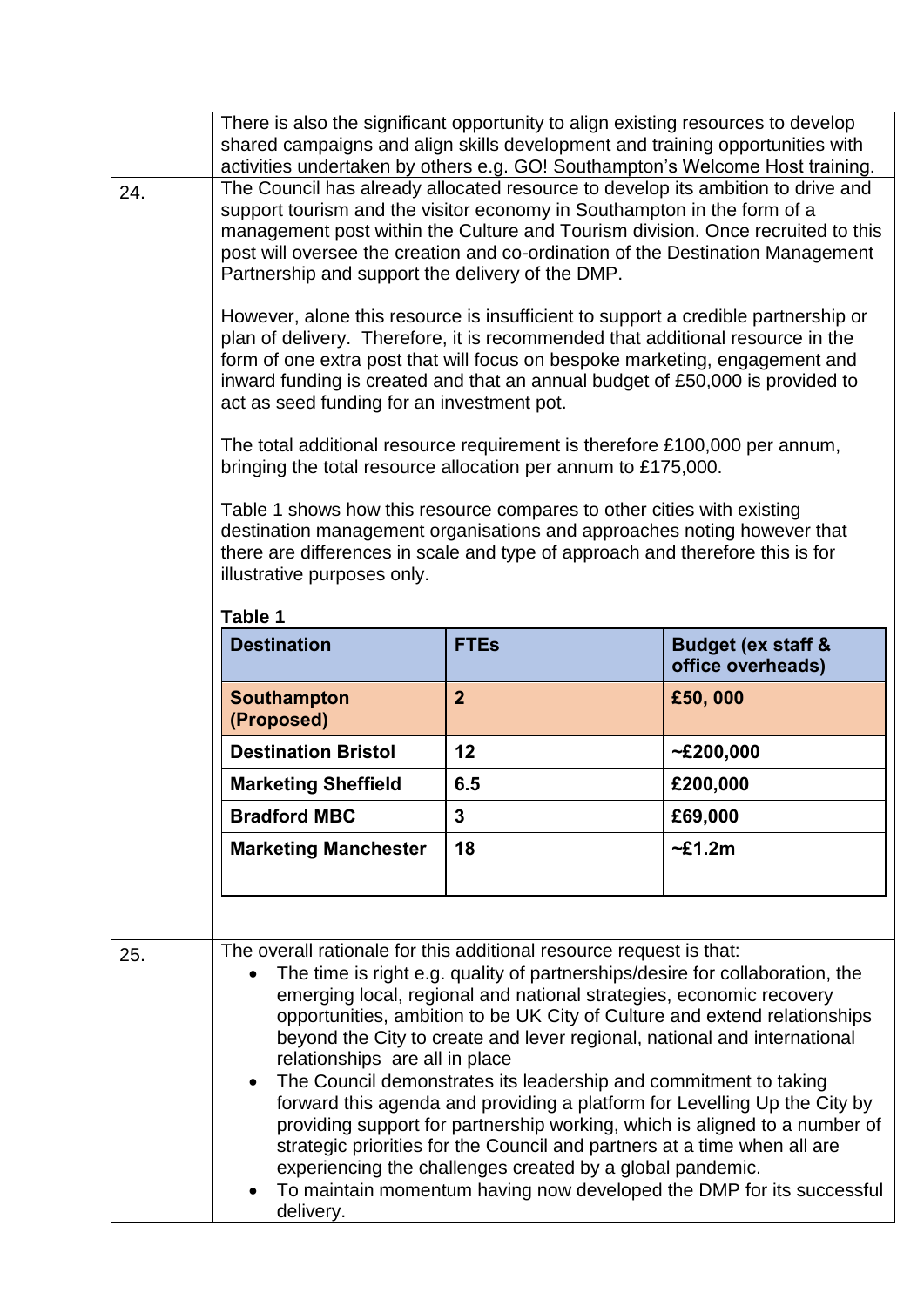|                                                                                                    | Moreover, post-Brexit and post-Covid recovery, the City has the<br>resources to address issues of the diversification of markets and<br>products, to both reduce some dependencies that have been affected and<br>capitalise on other markets more fully.                                                                                                                                                                                                                                                                                                                                                                                                                                                                                                                               |                                                                                                                                    |  |  |
|----------------------------------------------------------------------------------------------------|-----------------------------------------------------------------------------------------------------------------------------------------------------------------------------------------------------------------------------------------------------------------------------------------------------------------------------------------------------------------------------------------------------------------------------------------------------------------------------------------------------------------------------------------------------------------------------------------------------------------------------------------------------------------------------------------------------------------------------------------------------------------------------------------|------------------------------------------------------------------------------------------------------------------------------------|--|--|
| 26.                                                                                                | Support will also be required from legal and finance colleagues in the<br>governance and set up of the partnership to ensure the Council's interests and<br>that of partners are protected.                                                                                                                                                                                                                                                                                                                                                                                                                                                                                                                                                                                             |                                                                                                                                    |  |  |
| 27.                                                                                                | Alternative options considered to this level of resourcing<br>Not to provide additional SCC resource and rely upon existing resource<br>and parthership investment. At this point in time partners are unable to<br>commit additional resource beyond that already commited in terms of Go!<br>Southampton and others described above. Without the additional<br>resource it is unlikely that the Plan will be implemented in any meaningful<br>way<br>Provide resource above the level recommended in this report, by<br>increasing the number of posts to 3 FTE and for additional resource of<br>£144,000 per annum (instead of £100,000 per annum). On balance and in<br>recognition of the needs and challnges for the Council at this time, this is<br>not the recommended option |                                                                                                                                    |  |  |
| <b>Property/Other</b>                                                                              |                                                                                                                                                                                                                                                                                                                                                                                                                                                                                                                                                                                                                                                                                                                                                                                         |                                                                                                                                    |  |  |
| 28.                                                                                                | Not applicable                                                                                                                                                                                                                                                                                                                                                                                                                                                                                                                                                                                                                                                                                                                                                                          |                                                                                                                                    |  |  |
| <b>LEGAL IMPLICATIONS</b>                                                                          |                                                                                                                                                                                                                                                                                                                                                                                                                                                                                                                                                                                                                                                                                                                                                                                         |                                                                                                                                    |  |  |
| Statutory power to undertake proposals in the report:                                              |                                                                                                                                                                                                                                                                                                                                                                                                                                                                                                                                                                                                                                                                                                                                                                                         |                                                                                                                                    |  |  |
| 29.                                                                                                | Section 1, Localism Act 2011 provides a 'general power of competence', giving<br>local authorities the legal capacity to do anything that an individual can do that is<br>not specifically prohibited                                                                                                                                                                                                                                                                                                                                                                                                                                                                                                                                                                                   |                                                                                                                                    |  |  |
| <b>Other Legal Implications:</b>                                                                   |                                                                                                                                                                                                                                                                                                                                                                                                                                                                                                                                                                                                                                                                                                                                                                                         |                                                                                                                                    |  |  |
| 30.                                                                                                | As noted above, legal colleagues will be instructed to advise on governance<br>arrangements to ensure that all decisions have the appropriate vires                                                                                                                                                                                                                                                                                                                                                                                                                                                                                                                                                                                                                                     |                                                                                                                                    |  |  |
| <b>RISK MANAGEMENT IMPLICATIONS</b>                                                                |                                                                                                                                                                                                                                                                                                                                                                                                                                                                                                                                                                                                                                                                                                                                                                                         |                                                                                                                                    |  |  |
| <b>Risks</b>                                                                                       |                                                                                                                                                                                                                                                                                                                                                                                                                                                                                                                                                                                                                                                                                                                                                                                         | <b>Mitigation</b>                                                                                                                  |  |  |
| Limited stakeholder buy-in and/ or<br>goodwill is withdrawn at various<br>points along the journey |                                                                                                                                                                                                                                                                                                                                                                                                                                                                                                                                                                                                                                                                                                                                                                                         | Shared purpose and ambition<br>Good governance<br><b>Relationship management</b><br>Communication<br>Partnership work & investment |  |  |
| Key partners no longer part of the<br>city ecology                                                 |                                                                                                                                                                                                                                                                                                                                                                                                                                                                                                                                                                                                                                                                                                                                                                                         | <b>Provide</b><br>if<br><b>Business support/</b><br>advice<br>required<br>Identify different delivery partners                     |  |  |
| Insufficient resource to deliver plan<br>impacts on the regeneration of the<br>visitor economy     |                                                                                                                                                                                                                                                                                                                                                                                                                                                                                                                                                                                                                                                                                                                                                                                         | Partnership commitment and resource to<br>support delivery                                                                         |  |  |